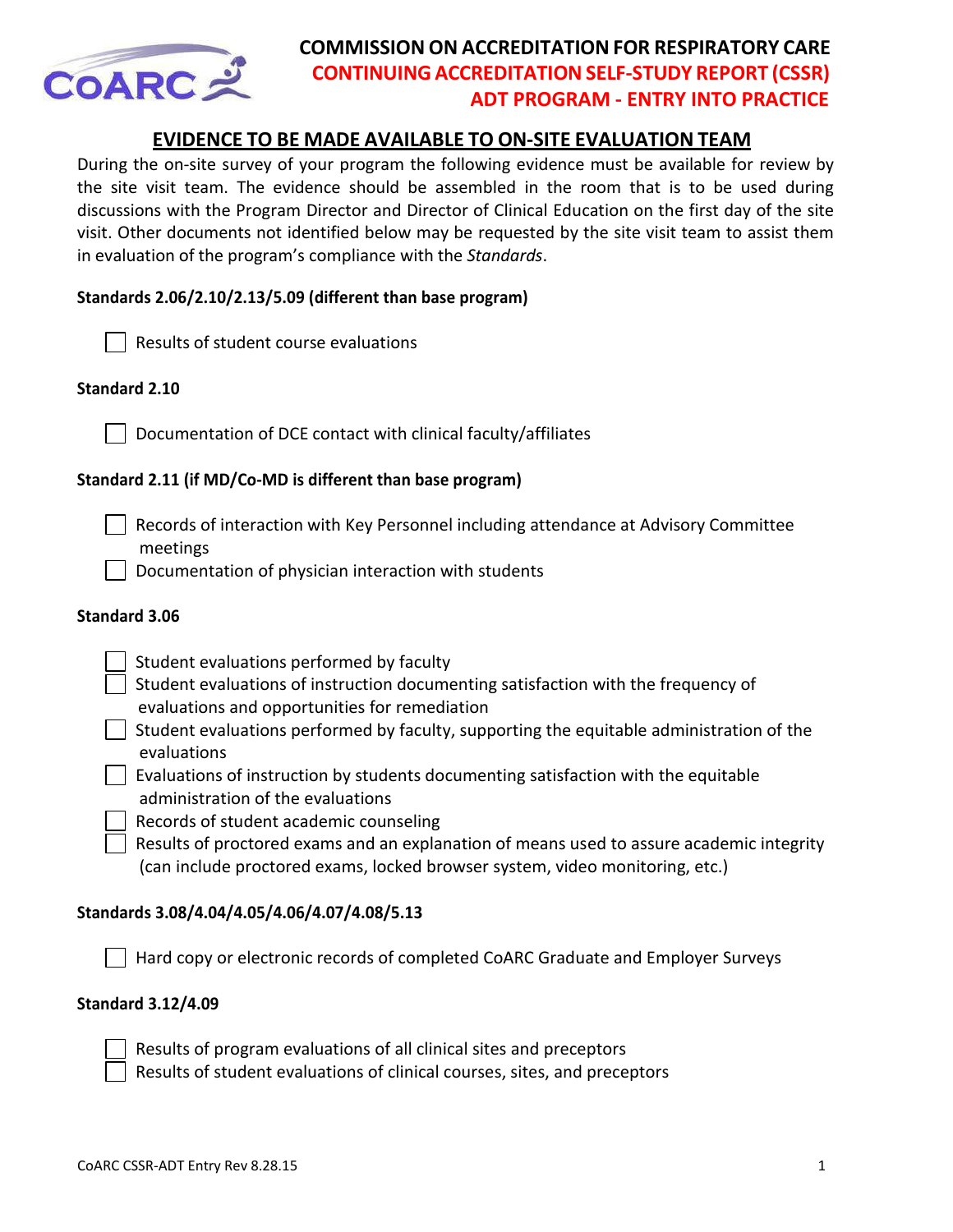

# **Standard 4.02/4.03/5.13**

 $\vert\ \vert$  Course syllabi for all respiratory care and sleep specialist courses which include course description, general and specific course objectives, methods of evaluation, content outline, criteria for successful course completion

## **Standard 4.04**

 $\Box$  Evaluations that document the student's ability to perform all diagnostic and therapeutic procedures safely and effectively in patient care settings

## **Standard 4.05**

 $\vert\ \ \vert$  Evaluations that document the student's ability to communicate effectively in a variety of patient care settings and to interact well with other members of the health care team

## **Standard 4.06**

 $\vert\ \vert$  Evaluations that document the student's ability to apply knowledge, provide appropriate patient care, and adapt to changes in clinical conditions

## **Standard 4.07**

 $\Box$  Evaluations that document the student's demonstration of ethical behavior and professional responsibility

#### **Standard 4.08**

 $\vert\ \ \vert$  Clinical evaluation mechanisms that document the progressive independence of the student in the clinical setting

Clinical syllabi detailing student competencies

#### **Standard 4.09**

Documentation that student exposure to clinical experiences is equivalent regardless of the clinical locations attended

#### **Standards 4.10/4.11/5.08 (if different than base program)/5.09 (if different than base program)**

 Formal written clinical affiliation agreements or memoranda of understanding with each clinical site